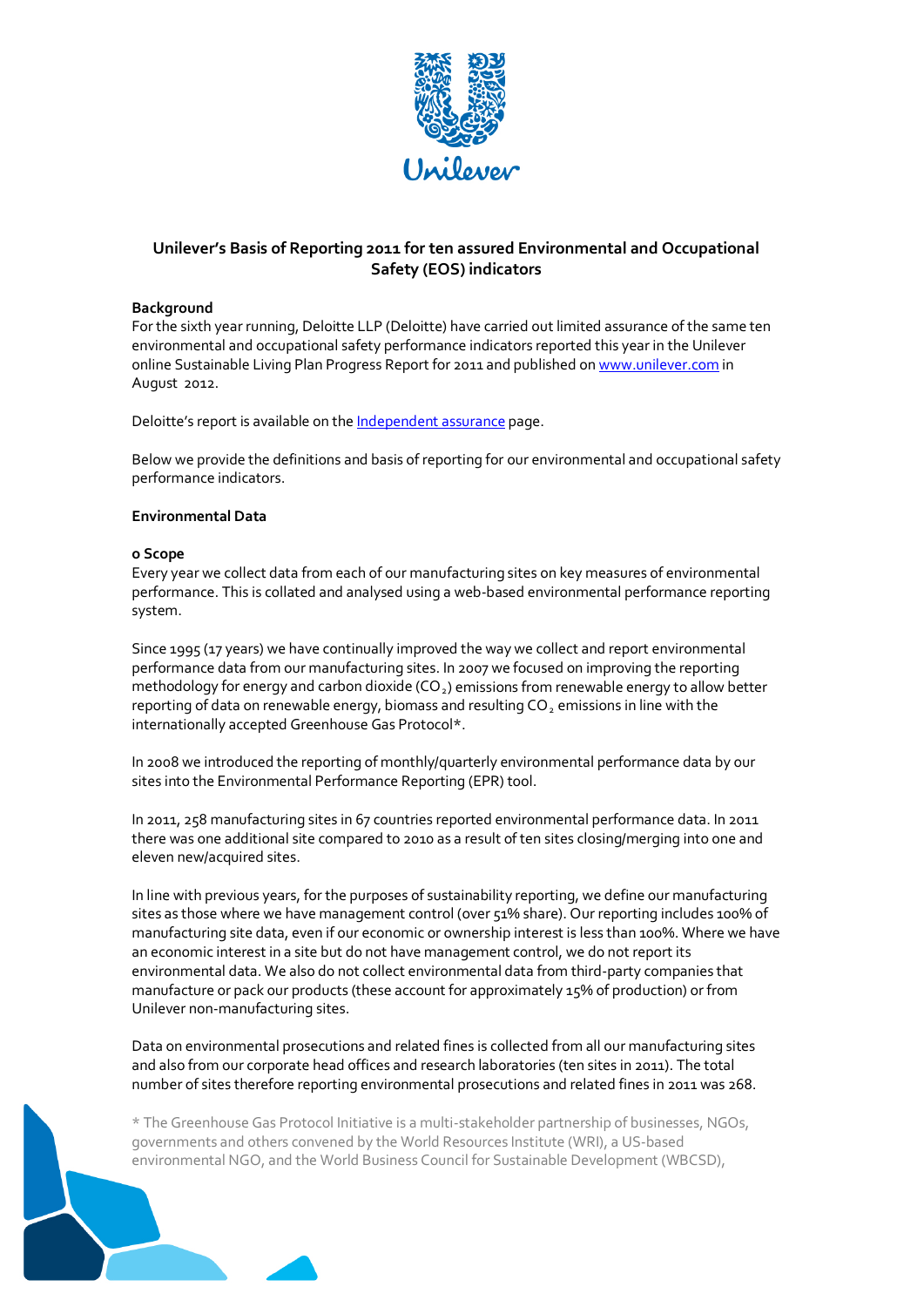

a Geneva‐based coalition of 200 international companies. Launched in 1998, the Initiative's mission is to develop internationally accepted greenhouse gas (GHG) accounting and reporting standards for business and to promote their broad adoption.

Seven eco-efficiency key performance indicators (KPIs) are used for managing and reporting the environmental performance by our manufacturing operations and for driving future improvements. These KPIs were chosen because they reflected the main environmental aspects for our sites covering utilities consumption (energy/CO2 and water) and all environmental media (waste, air and water pollution). The KPIs also represent our main environmental costs and corresponding potential for cost savings as a result of achieving our reduction targets.

Emissions of ozone depleting substances are also reported, expressed as ozone depleting potential (ODP). ODP is the eighth eco-efficiency KPI that is externally assured. Load per tonne of production is reported for seven parameters:

Chemical oxygen demand (kg) Water abstracted (m3) Waste – hazardous and non‐hazardous (kg) Energy (GJ)  $CO<sub>2</sub>$  from energy use (kg) Boiler/utilities sulphur oxides (SOx) (kg).

All products, semi-finished products and by-products are reported in our production tonnage. The reported tonnage is the net weight in tonnes excluding all packaging.

The collection of eco-efficiency data described above is primarily for the purposes of management reporting. Many of our manufacturing sites also make use of real-time eco-efficiency data collected through automated systems (known as measurement, monitoring and targeting – MM&T systems). This helps the sites track their performance better and identify reduction opportunities.

#### **o Definitions of our eight parameters**

## **1) Total COD (chemical oxygen demand) (kg)**

COD represents the ingredients and product lost from our manufacturing processes. It arises mainly during cleaning operations.

COD is widely used by regulatory bodies to control industrial wastewaters, and to calculate the correct level of charges for downstream municipal wastewater treatment, which is designed to remove most of the COD before the wastewater is discharged to the environment.

The Unilever COD data represent the effluent load discharged from the factory/manufacturing site. The data does not make any allowance for the fact that based on individual site data we estimate that around a further 90% of this material is removed in municipal wastewater treatment plants. Consequently the COD load which actually reaches the environment is much lower.

## **2) Water abstracted (m3 )**

Water abstracted by all Unilever factories is measured. The data includes potable (drinking quality) and non-potable (lower quality) water. Examples include water as an ingredient in products, uncontaminated non‐contact cooling water and wastewater.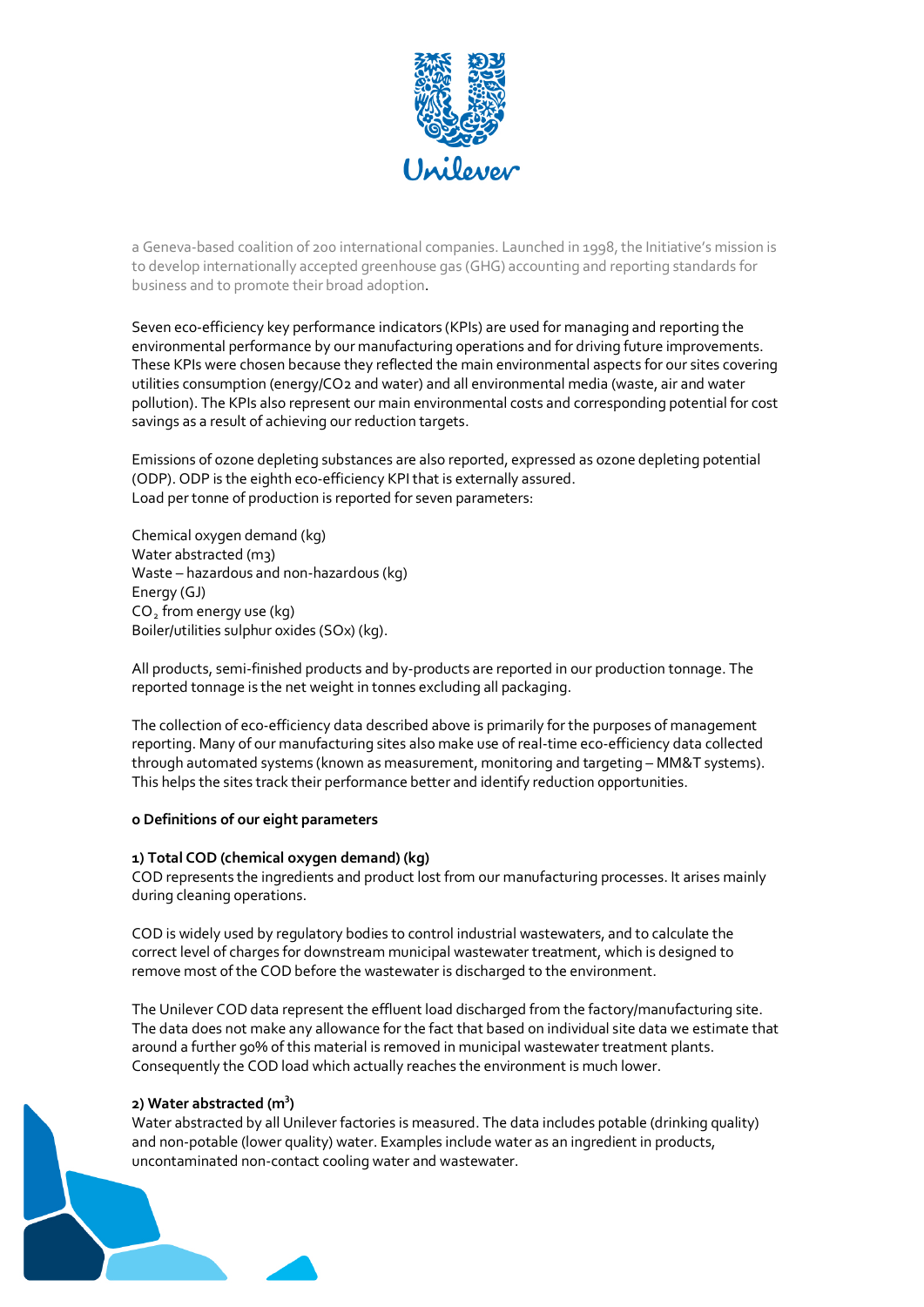

We previously referred to this metric as 'water use'. We have changed the name to 'water abstracted' to specifically describe the withdrawal of water by our manufacturing sites since this is more consistent with developing standards for water assessment. The underlying basis of the data reported remains the same as in previous years.

## **3) and 4) Hazardous & non**‐**hazardous waste (kg)**

In terms of potential impact on the environment, it is important to distinguish between hazardous and non-hazardous waste. As a result, hazardous and non-hazardous waste sent for disposal are reported separately. We also derive, and report, a figure for total waste sent for disposal.

Since there is no common international waste classification, the Unilever data is based on the national legal definitions applicable for each site, and is simply the total mass of material disposed of from the site under each classification.

We report amounts of waste sent for disposal (tonnes), waste sent for off-site recycling (tonnes), total waste (tonnes) and total recycled (%). We consider disposed waste to include material disposed of by landfill and material that is disposed of by incineration where no energy is recovered.

Recycling data excludes material or effluent that is reused or recycled within the factory.

**5) and 6) Total energy consumption (GJ or 109 Joules) & CO2 from energy use (kg)** Energy consumption per tonne of production is widely used as a manufacturing performance indicator.

Since 1999 we have focused both on energy (in GJ) and  $CO<sub>2</sub>$  from energy use (in kg  $CO<sub>2</sub>$ ) as the main contributor to greenhouse gas emissions from manufacturing, and set targets for each of these. Our CO<sub>2</sub> from energy load has been calculated from the source energy data using internationally accepted conversion factors such as the International Energy Agency (IEA) and national regulatory bodies such as the United States Environmental Protection Agency (EPA).

During 2007 we improved the reporting methodology for energy and  $CO<sub>2</sub>$  emissions from renewable energy in line with the Greenhouse Gas Protocol for the energy consumed and the  $CO<sub>2</sub>$  generated from energy at our manufacturing sites.

Our manufacturing sites use different sources of energy depending on their production processes and also their geographical location. We collect this information, along with data on emissions from electricity generation and other fuel sources for each country, to calculate our total  $CO<sub>2</sub>$  emissions from energy. In 2007 we improved our reporting of energy and CO<sub>2</sub> emissions from renewable energy and biogenic material. Pre‐2007 we reported wood. From 2007, we have extended biogenic material to include wood, biomass, biogas and waste material that is used for fuel, eg waste crops at our plantations and sugarcane fibre. This methodology more accurately reflects our reported CO<sub>2</sub> emissions.

We report in more detail our direct and indirect greenhouse gas (GHG) emissions from energy sources used by our manufacturing sites, together with their other non‐energy GHG emissions. These energy sources include electricity, coal, natural gas, heavy fuel oil, light fuel oil, wood, liquid petroleum gas and steam. We also record emissions associated with the use of biogenic fuels and consistent with the Greenhouse Gas protocol, these are reported separately. Emissions from these sources do not

form part of our environmental performance indicators and as such are outside the scope of the annual assurance process.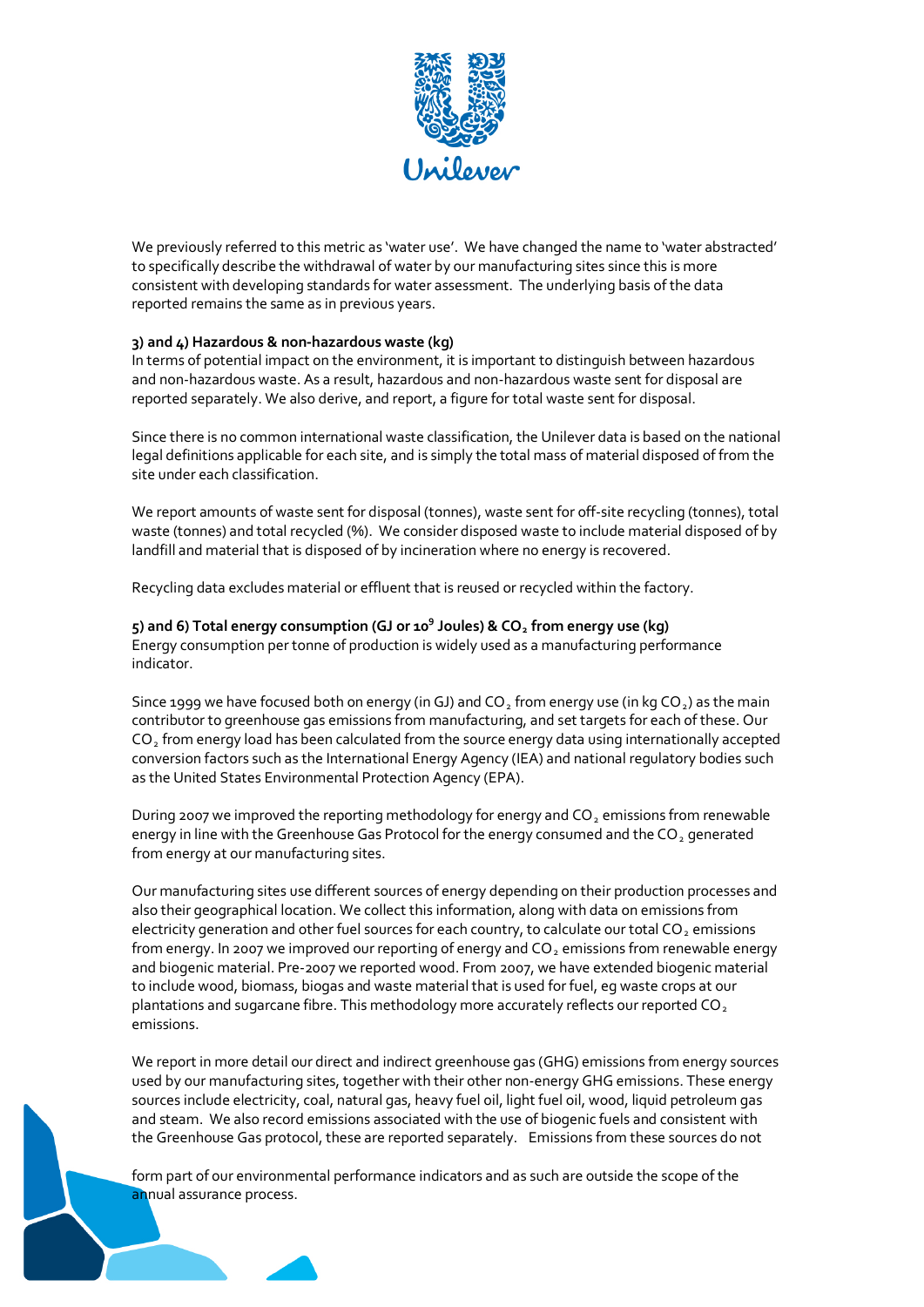

Our main non‐energy sources of GHGs from manufacturing are methane emissions from the landfilling of biodegradable wastes such as paper, cardboard and vegetable waste; CO<sub>2</sub> from aerobic wastewater treatment, and refrigerants losses. Emissions from these sources do not form part of our environmental performance indicators and as such are outside the scope of the annual assurance process.

We do not measure levels of three other major GHGs because our emissions are negligible. These are: nitrous oxide (produced mainly in nitric oxide manufacture), perfluorocarbons (mainly associated with aluminium and magnesium production) and sulphur hexafluoride (used in some electrical equipment).

## **7) Boiler/utilities sulphur oxides SOx (kg)**

This air emission parameter is relevant to most sites since almost all have a boiler used for generating steam. In some cases diesel generators are also used on‐site for electricity generation.

The Unilever data is calculated from the total mass of fuel consumed, and its sulphur content, and is expressed in terms of a mass of sulphur dioxide ( $SO<sub>2</sub>$ ). Emissions of SOx are known to contribute to acid rain potential.

#### **8) Ozone depleting potential (kg)**

Ozone depleting substances (ODSs) are compounds mainly used as refrigerants. They include CFCs, HCFCs, HFCs, halons and methyl bromide. When these compounds break down in the stratosphere, they release chlorine or bromine atoms which deplete the ozone layer.

We report the annual quantity of ODSs emitted to the atmosphere including losses, eg due to leaks or maintenance (which are subsequently topped up) and emissions to the atmosphere not replaced, eg when a unit is decommissioned and for some reason the refrigerant is not recycled.

The ozone depleting potential (ODP) is derived for the different ODSs using specific factors. The source data we use is from the United States Environmental Protection Agency (EPA) website for some of the single source refrigerants (R-11, R-12, R-113) – see values in http://www.epa.gov/ozone/ods.html, with the remainder (mainly mixtures) being derived from the refrigerant data summary by James M Calm and Glenn C Hourahan, *Engineered Systems*, November 2001.

## **o Target setting for environmental data**

Target setting provides a key driver to achieve environmental improvement and cost savings.

In November 2009 Unilever launched a new vision to double the size of our business while reducing our environmental footprint across the entire value chain. As part of this, the Supply Chain Leadership Team agreed a long‐term target for manufacturing of maintaining our environmental impact at 2008 levels or below while growing the business. This target was re‐confirmed with the launch of the Unilever Sustainable Living Plan in November 2010.

As part of the Plan, we have set ourselves targets for 2020 to reduce greenhouse gas emissions, water use and waste from our manufacturing processes. Our future external reporting will focus on our performance against these long‐term targets. This provides a more accurate reflection of our progress rather than reporting against rolling annual milestones since most of our eco‐efficiency initiatives yield results over a longer timeframe.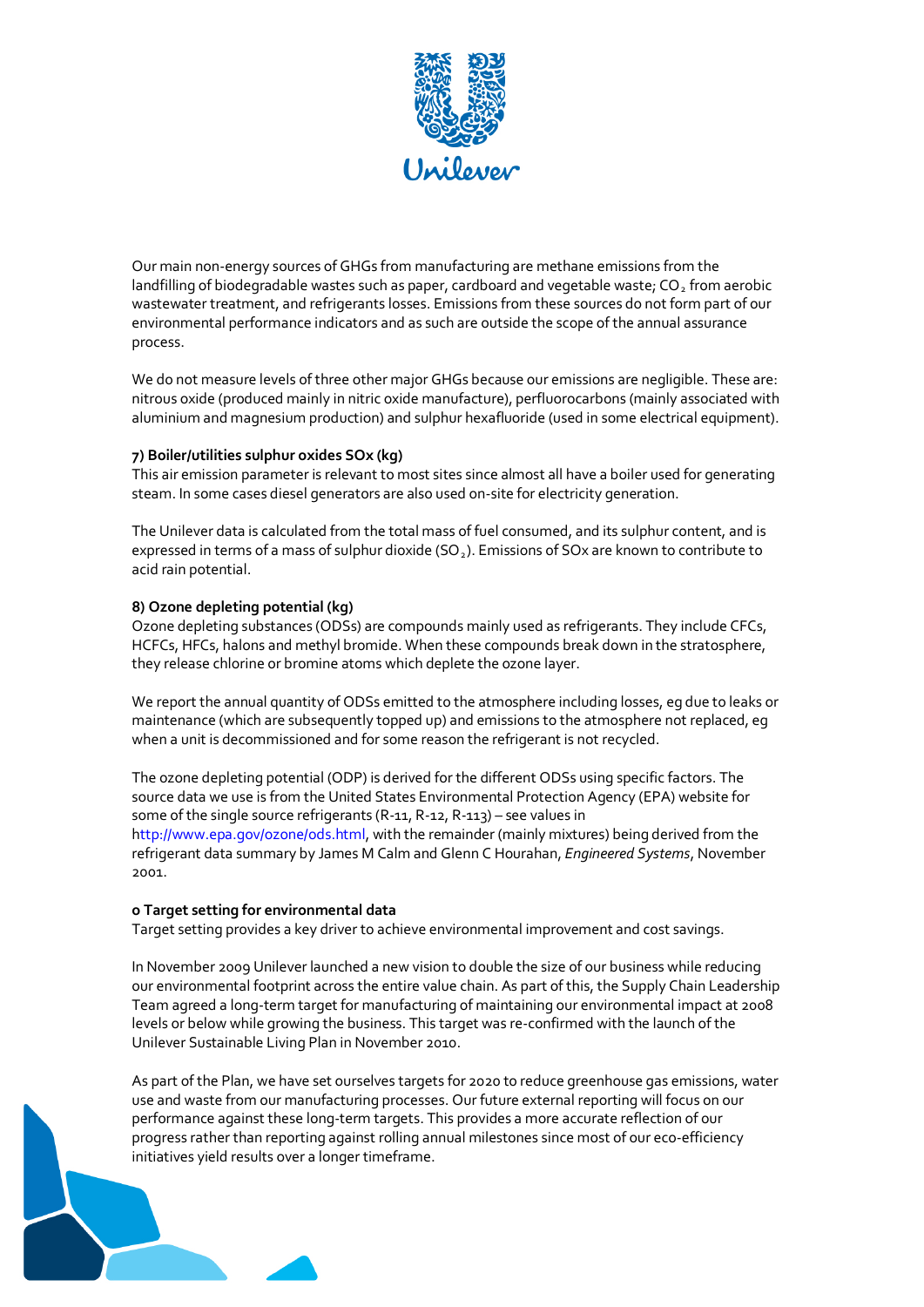

Our annual environmental reporting process requires each site to set improvement targets (annual milestones) for our seven eco‐efficiency performance indicators. Action plans are put in place at site level and the data is reviewed monthly or quarterly. We will continue to track internal, short‐term targets for these seven indicators to drive our performance towards the long-term goals.

Sites are encouraged to set stretching targets/annual milestones through a process of review with the Regions. In each case, targets proposed by the site are reviewed by the Regional SHE managers, supported by training material and guidance from Supply Chain specialists.

The web‐based Environmental Performance Reporting (EPR) tool enables the Regions to easily assess, for example, the progress of individual sites against targets/annual milestones, and the contribution of each site to the total regional load.

This allows the identification of key sites where stretch targets are particularly important. Through dialogue with the sites and the Regions, a site's annual milestones are agreed in each case by taking into account any changes that may have occurred at the site during the previous year, for example, production portfolio and effluent treatment systems.

## **Occupational Safety Data**

#### **o Scope**

We collect data from all our manufacturing sites and non-manufacturing sites, eg head offices, research laboratories and marketing/sales organisations and in 2011 there were 449 reporting sites.

Two occupational safety indicators are collected and reported on – fatal accidents and Total Recordable Frequency Rate.

## **o Definitions of our two indicators**

#### **1) Fatal accidents**

We collect data on three categories of fatal accidents: employee on‐site, employee off‐site and contractor on‐site.

In addition to this fatality data, where such accidents may be deemed to be associated with our operations, Unilever also requires its individual organisations/units to report fatal accidents involving members of the public and those which occur at third‐party contract manufacturers where they are producing goods and services for us. In common with other companies in our industrial sector, these incidents are only reportable internally.

## **2) Total Recordable Frequency Rate (TRFR)**

Accidents are measured as Total Recordable Frequency Rate per 1,000,000 (one million) man‐hours. TRFR is defined as all workplace accidents, excluding only those that require simple first aid treatment.

The TRFR calculation is the sum of all lost-time accidents (LTA) plus restricted work cases (RWC) plus medical treatment cases (MTC) expressed as a rate per one million hours worked.

As a consequence of improving our safety performance over many years, in 2009 Unilever decided to increase the denominator used to calculate TRFR from 100,000 to 1,000,000 man-hours. Using this new, higher factor has the effect of increasing current and historical TRFR data by a factor of ten.